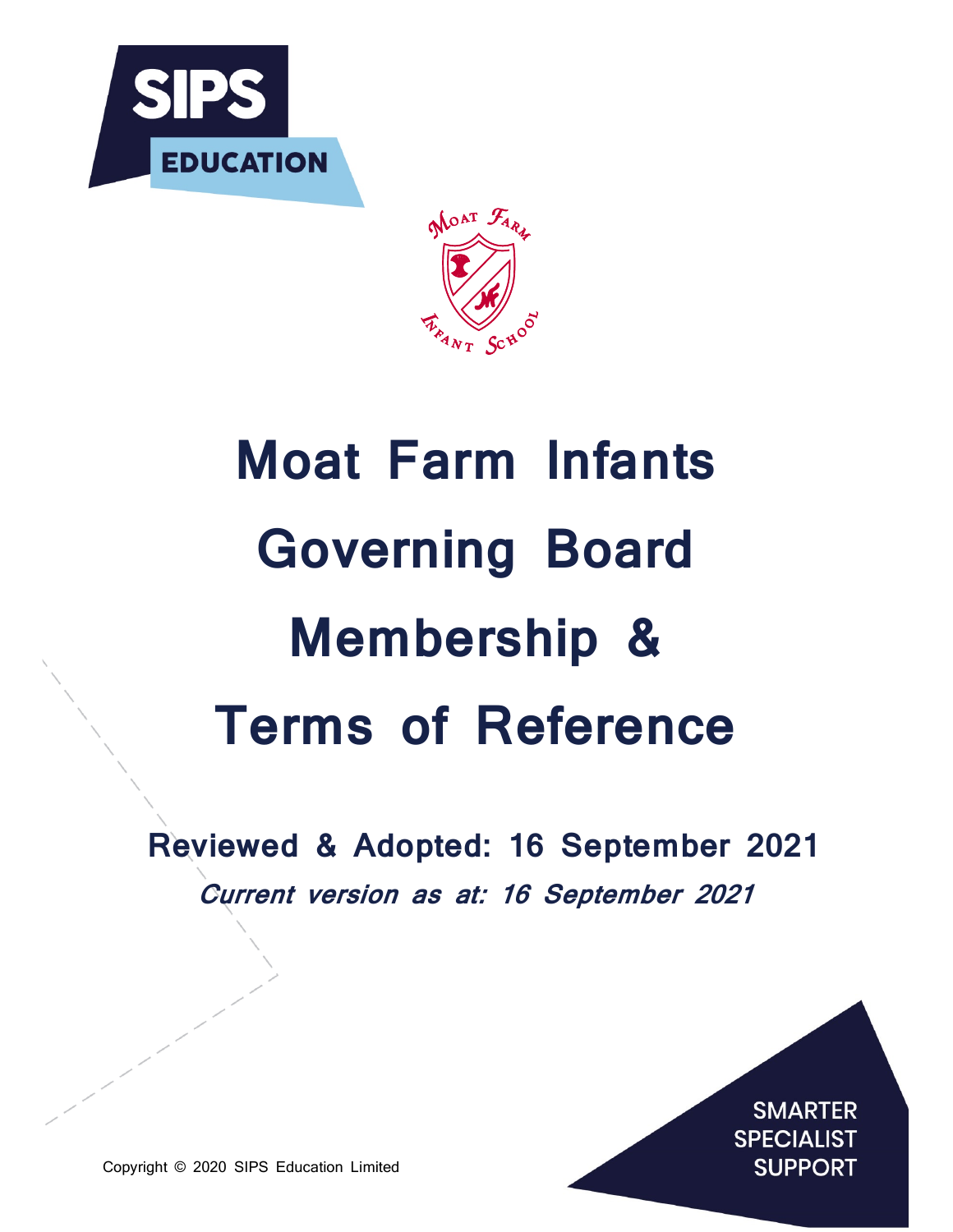# Governing Board Membership 2021/2022 Academic Year

| LA $(1)$                  | <b>End of Office</b> |  |
|---------------------------|----------------------|--|
| <b>Beverley Leese</b>     |                      |  |
| Parents (2)               | <b>End of Office</b> |  |
| Vacant                    |                      |  |
| Sim Shardra               | 10 July 2022         |  |
| Headteacher (1)           | <b>End of Office</b> |  |
| Deborah Walker            | Ex-Officio           |  |
| <b>Staff Governor (1)</b> | <b>End of Office</b> |  |
| Sian Stevens              | 25 June 2022         |  |
|                           |                      |  |
| Co-opted (8)              | <b>End of Office</b> |  |
| Lara Stone                | 30 April 2023        |  |
| Hannah Massey             | 10 September 2024    |  |
| Alice Gregory             | 10 September 2022    |  |
| Jackie L'Herroux          | 22 October 2022      |  |
| Helen Denton              | 10 December 2023     |  |
| Chelsea Dutton-Small      | 9 December 2024      |  |
| Vacant                    |                      |  |

Chair: Hannah Massey **Vice Chair:** Chelsea Dutton-Small

### Meeting Dates 2021-2022

| <b>Full Governing Board</b> | Thursday 16 September 2021 at 11am  |
|-----------------------------|-------------------------------------|
| Health & Safety Committee   | Thursday 14 October 2021 at 10.30am |
| Pay Committee               | Thursday 14 October 2021 at 11.30am |
| <b>Full Governing Board</b> | Thursday 14 October 2021 at 12:30pm |
| <b>Full Governing Board</b> | Thursday 9 December 2021 at 11.30am |
|                             | Page 2 of 17                        |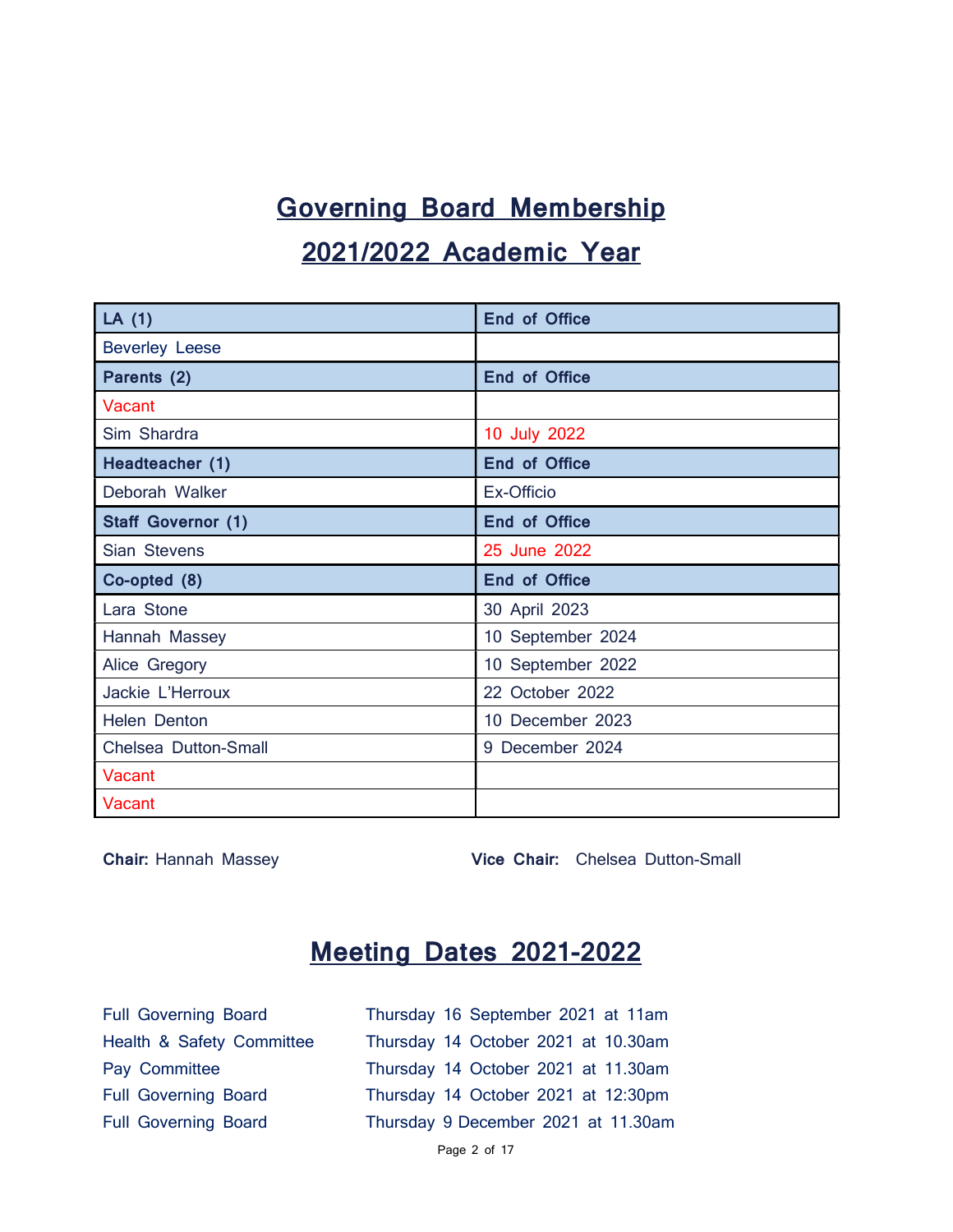| <b>Full Governing Board</b> | Thursday 10 February 2022 at 11am |
|-----------------------------|-----------------------------------|
| Health & Safety             | Thursday 28 April 2022 at 10.30am |
| <b>Full Governing Board</b> | Thursday 28 April 2022 at 11.30am |
| <b>Full Governing Board</b> | Thursday 16 June 2022 at 11.30am  |
| Health & Safety Committee   | Thursday 7 July 2022 at 11.30am   |
| <b>Full Governing Board</b> | Thursday 7 July 2022 at 12.30pm   |

### Governors Statutory Responsibilities and Functions

In all types of schools, governing boards should have a strong focus on three core strategic functions:

- a) Ensuring clarity of vision, ethos and strategic direction,
- b) Holding the executive leaders to account for the educational performance of the organisation and its pupils, the performance management of staff; and
- c) Overseeing the financial performance of the organisation and making sure its money is well spent. (Extract from Governance Handbook March 2019)

### Governance Handbook/Competency Framework for Governance

Please refer to the Governance Handbook and Competency Framework for Governance published by the Department for Education. The latest versions are available online below:

Governance Handbook March 2019 Competency Framework for Governance January 2017

### Review of terms of reference, committees and delegation

The governing board must review the terms of reference and governor delegations on an annual basis.

### Terms of Reference

In maintained schools the quorum for a meeting of the full governing board and for any vote on any matter at such meeting, is one half (rounded up to a whole number) of the membership of the governing board at the time of the meeting not including any vacant positions. In the event of equal votes, the chair has the casting vote.

### Virtual meeting arrangements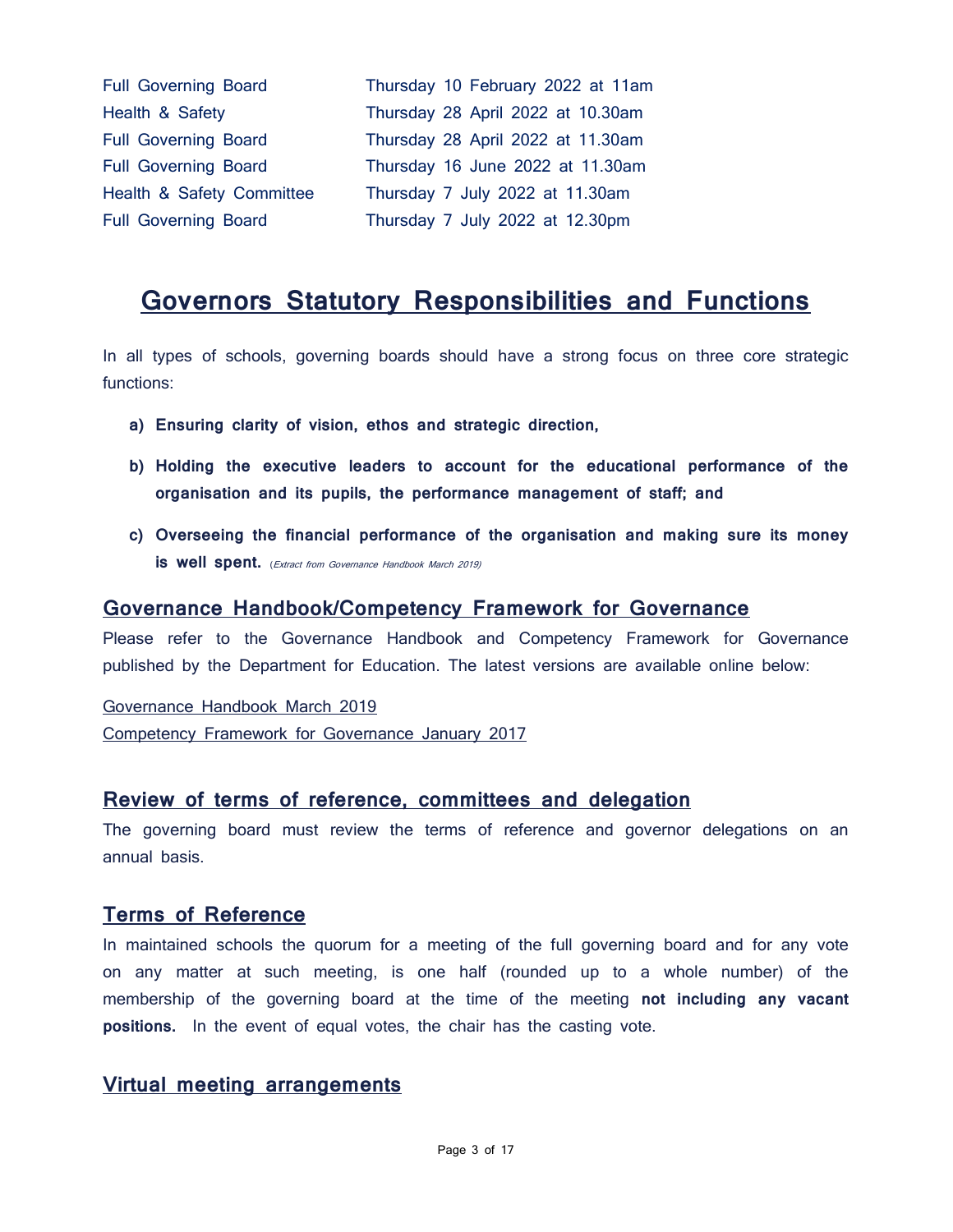The Governing Board has approved the use of "virtual attendance" at meetings (approved at FGB meeting on 16 September 2021).

For full details, please refer to the Virtual Governance Policy.

### **Committees**

The legal minimum quorum for committee meetings is three voting governors. The quorum for committees will not include associate members - despite any voting rights they may have been given - as they aren't considered to be members of the governing board.

The appointed clerk will undertake the clerking of the committees.

The committee minutes shall be included as an agenda item for consideration/information at the next meeting of the full governing board where appropriate.

All decisions made by committees with delegated powers should be reported to the next full meeting of the governing board. If the minutes are not finalised a brief statement of the conclusions reached should be given.

The chair of the committee will be appointed at the first full governing board/committee meeting of the academic year. Governors who are employed by the school are not eligible to be appointed as chair.

Committees will have delegated powers to approve policies as relevant to that committee.

Wherever possible Governors will receive appropriate reports well in advance of meetings. In order to get the most out of the meetings there will be an expectation that Governors will have familiarised themselves with the reports before the meeting. Wherever possible reports will include a summary of decisions required from Governors. Governors will be able to raise questions regarding a report or summary but Officers will not be expected to go through reports 'word for word'. This will allow for time in the meeting to thoroughly consider any tabled reports not available prior to the meeting.

#### **Attendance**

All Governors will be expected to attend scheduled meetings except the meeting to consider staff performance. Governors will need to be selected to consider staff performance therefore allowing none selected governors to be available for an Appeals Committee, should it be required.

#### Staff Performance Review Committee

Governors will be appointed to sit on this meeting according to the Terms of Reference within this booklet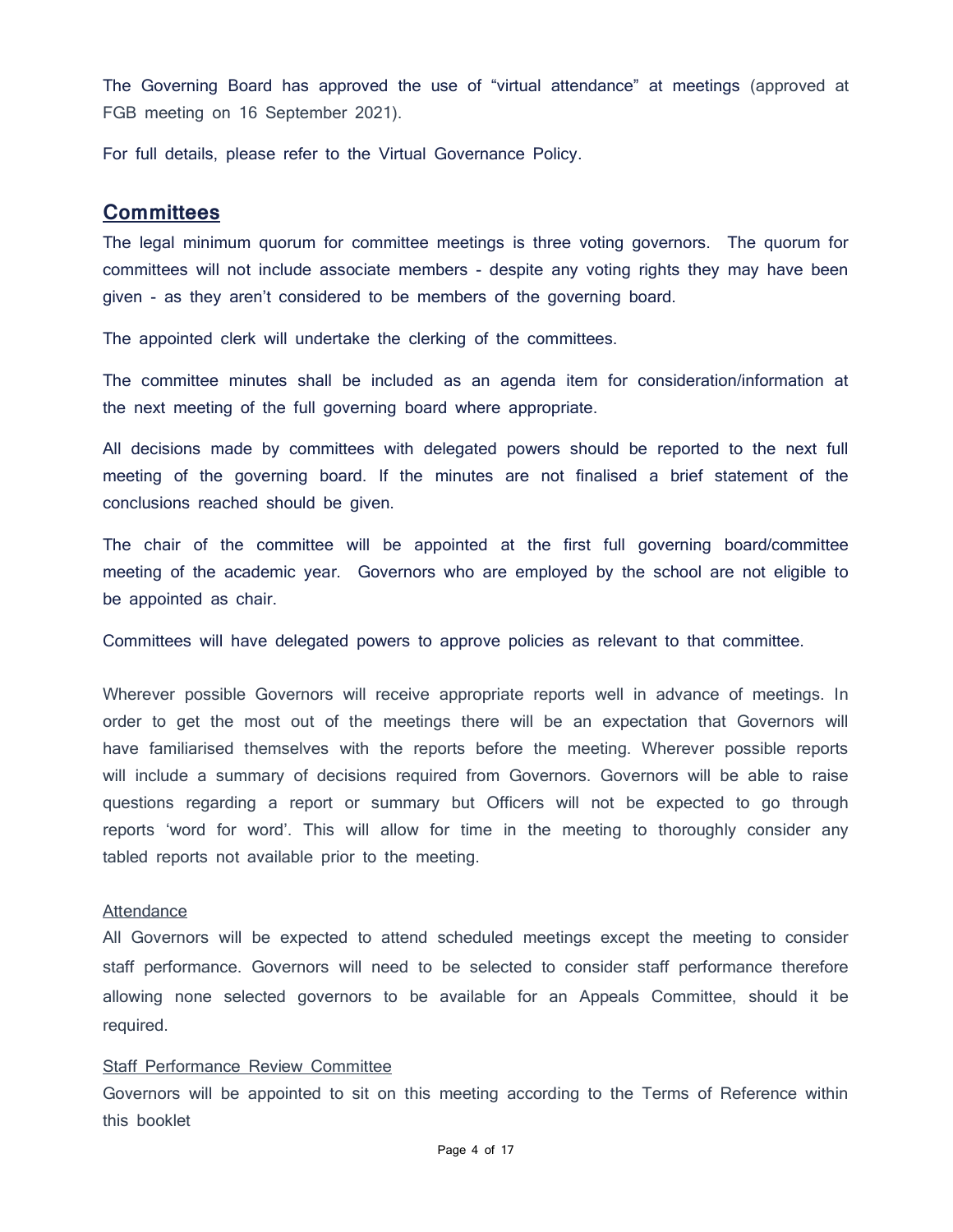If the following Committee meetings are required Governors will be appointed according to the Terms of Reference within this booklet:

- Pupil Discipline and Complaints Committee
- Staffing Committee: Grievance/Disciplinary/Dismissal/Redundancy and Redeployment/Capability/Management of Absence/Dignity at Work
- Appeals Committee
- Head Teacher Appraisal Committee
- Selection Panel

#### The governing board cannot delegate any functions relating to:

- The constitution of the governing board (unless otherwise provided by the constitution regulations),
- The appointment or removal of the chair and vice chair/clerk,
- The appointment or removal of governors,
- The suspension of governors,
- The delegation of functions and establishment of committees,
- Change of school name or status,
- Salary range for the head teacher/deputy.

### Associate Members

In maintained schools the governing board can appoint associate members to serve on one or more committees of the board. Associate members can attend full board meetings but may be excluded from any part of a meeting where the business being considered concerns a member of school staff or an individual pupil. They can be appointed for a period of between one and four years and can be re-appointed at the end of their term. Associate members are not governors and they are not recorded in the instrument of government (Extracted from Governance Handbook March 2019 – Page 53, paragraph 45).

NB: Associate members are not governors and therefore do not have a vote in full governing board decisions, but may be given a vote on decisions made by committees to which they are appointed.

### Individual delegations

The task of monitoring specific areas usually assigned to committees is delegated to individuals or pairs of governors instead. It is the responsibility of these governors to have a detailed understanding of their specific area to feedback to the governing board.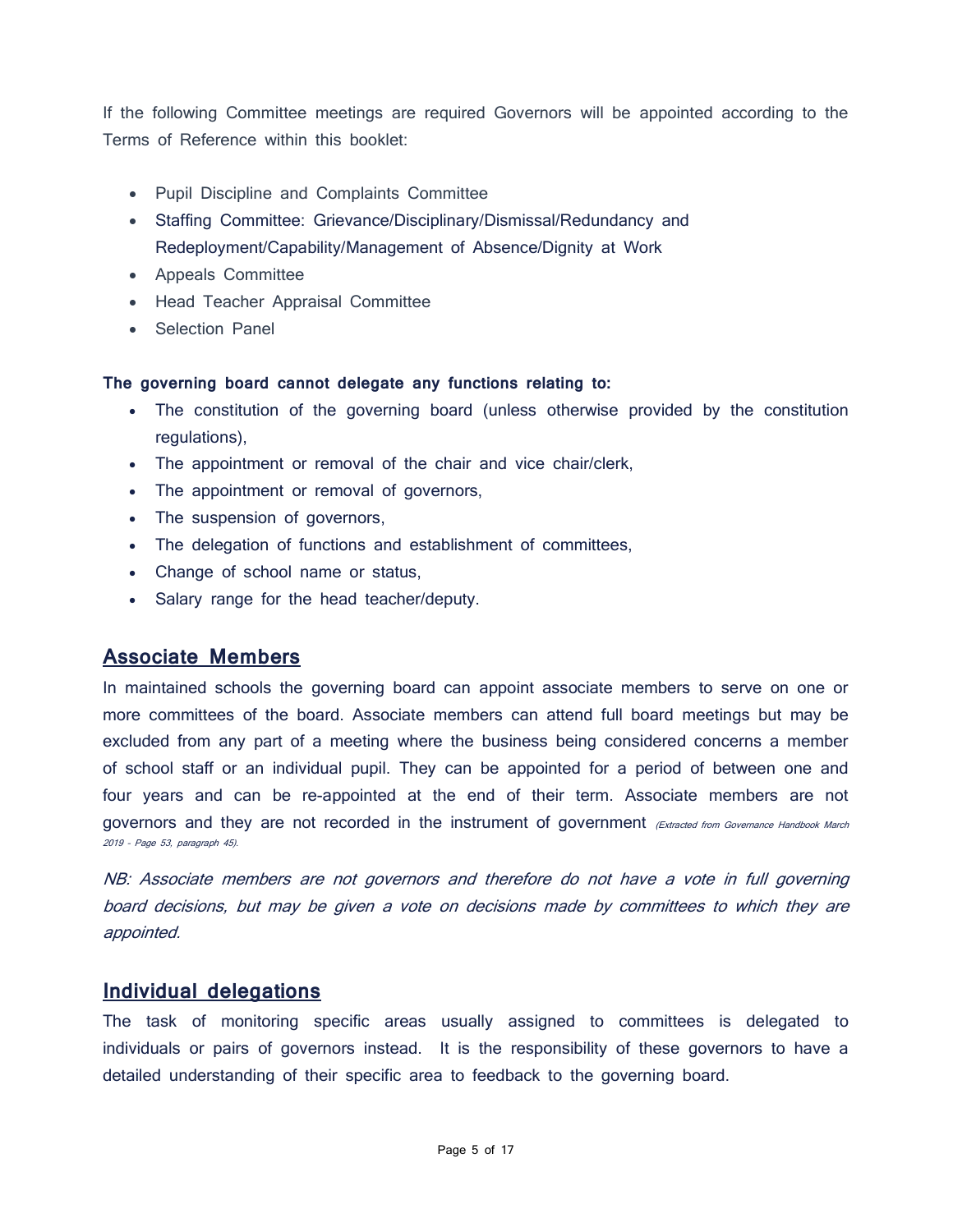Where appropriate, the governing board may utilise governor working groups. In these instances, the outcomes and recommendations of such groups will be reported back to the full governing board for noting or approval and recorded in the minutes.

In order to fulfil certain functions, there are occasions on which committees of a set number of governors are required. For these functions, committee terms of reference are outlined and will be utilised as and when required.

### Full Governing Board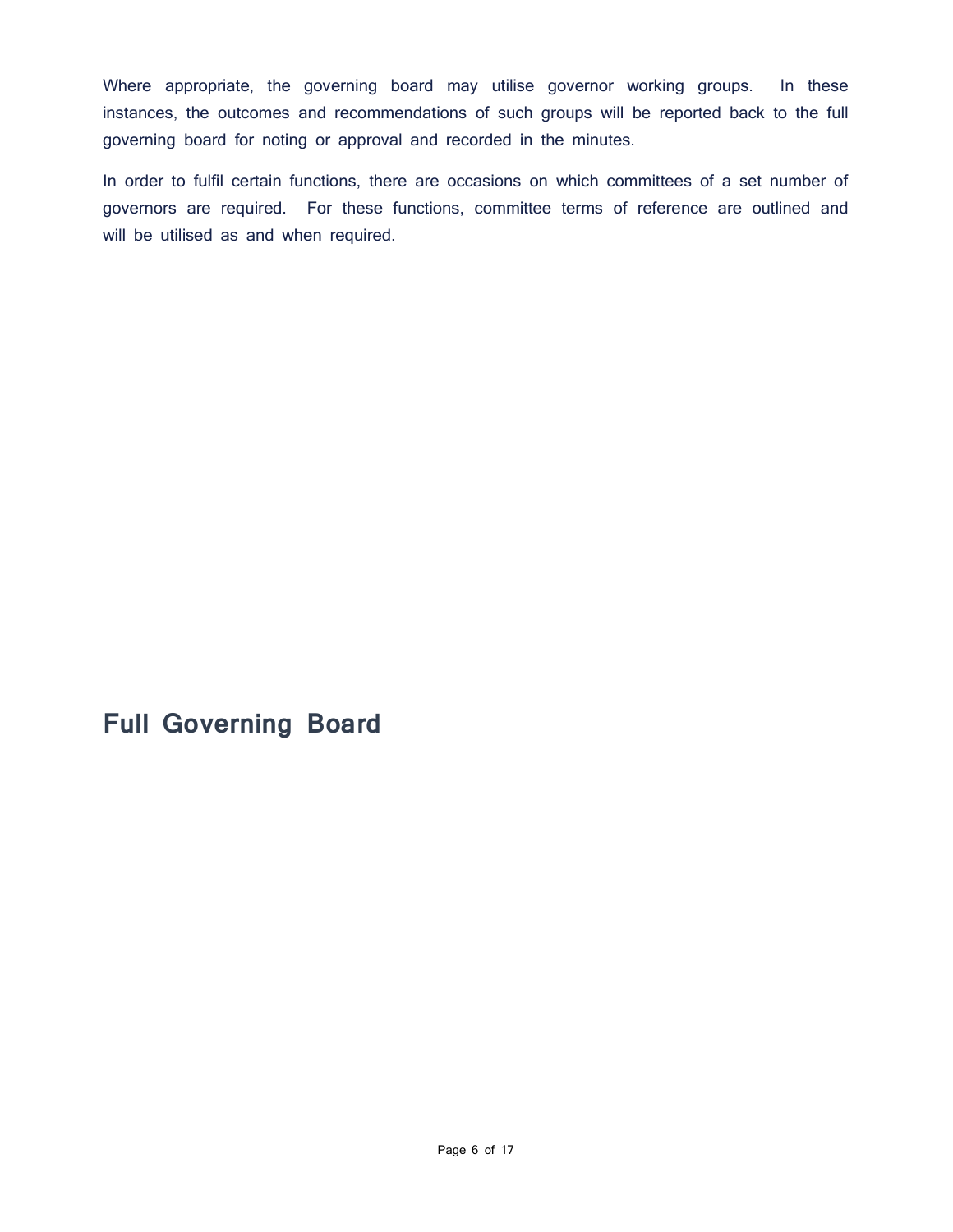The Full Governing Board has responsibility for:

#### Finance:

- $\triangleright$  Review/approve all policies relevant to finance
- $\triangleright$  Produce and approve the annual budget
- $\triangleright$  Review the actual expenditure and monitoring statements at least once a term.
- $\triangleright$  Receive and review financial projections.
- ▶ Review Pupil Premium/ PE& Sports Premium and COVID19 Catch Up Premium and ensure impact statements are published on the school's website.
- $\triangleright$  Approve expenditure and virements of sums over £3,000 sums below that amount are delegated to the Head Teacher
- $\triangleright$  Conform to the Schools Financial Value Standards in Schools
- $\triangleright$  Assess the financial progress towards achieving the objectives in the School Improvement Plan.
- $\triangleright$  Review of leases & contracts including traded services.
- $\triangleright$  Ensure Best Value principles apply.
- $\triangleright$  Review the financial implications on the budget of the Pay & Conditions document.
- $\triangleright$  Receive LA budget and outturn statement (when published by LA).
- $\triangleright$  Receive the annual accounts and certificate of audit of the school fund account and other voluntary funds held within school
- $\triangleright$  Assess the school's insurance cover to ensure that it provides adequate protection against risks.
- $\triangleright$  Review and approve the petty cash to be held by the school
- $\triangleright$  Review and approve internal financial procedures and controls
- $\triangleright$  Ensure LA financial procedures are complied with review annually the Fair Funding document.
- $\triangleright$  Ensure requirements for the tendering process are followed and comply with the EU Procurement Threshold. The tender limit for the European Threshold currently being £189,330 for supplies and services, and £4,733,252 for works.
- $\triangleright$  Obtain quotations with a view to placing contracts/orders, once the relevant committee has drawn up a specification.

### Staffing:

- $\triangleright$  Review/approve all relevant policies.
- $\triangleright$  Consider applications from staff for variation to contract (secondments, early retirements, leave of absence, reduced working hours etc) Refer to local policy guidance.
- $\triangleright$  Ensure all personnel records are held securely.
- $\triangleright$  Review the staffing structure of the school annually ensuring that it meets the requirements of the curriculum and is in line with the school improvement plan.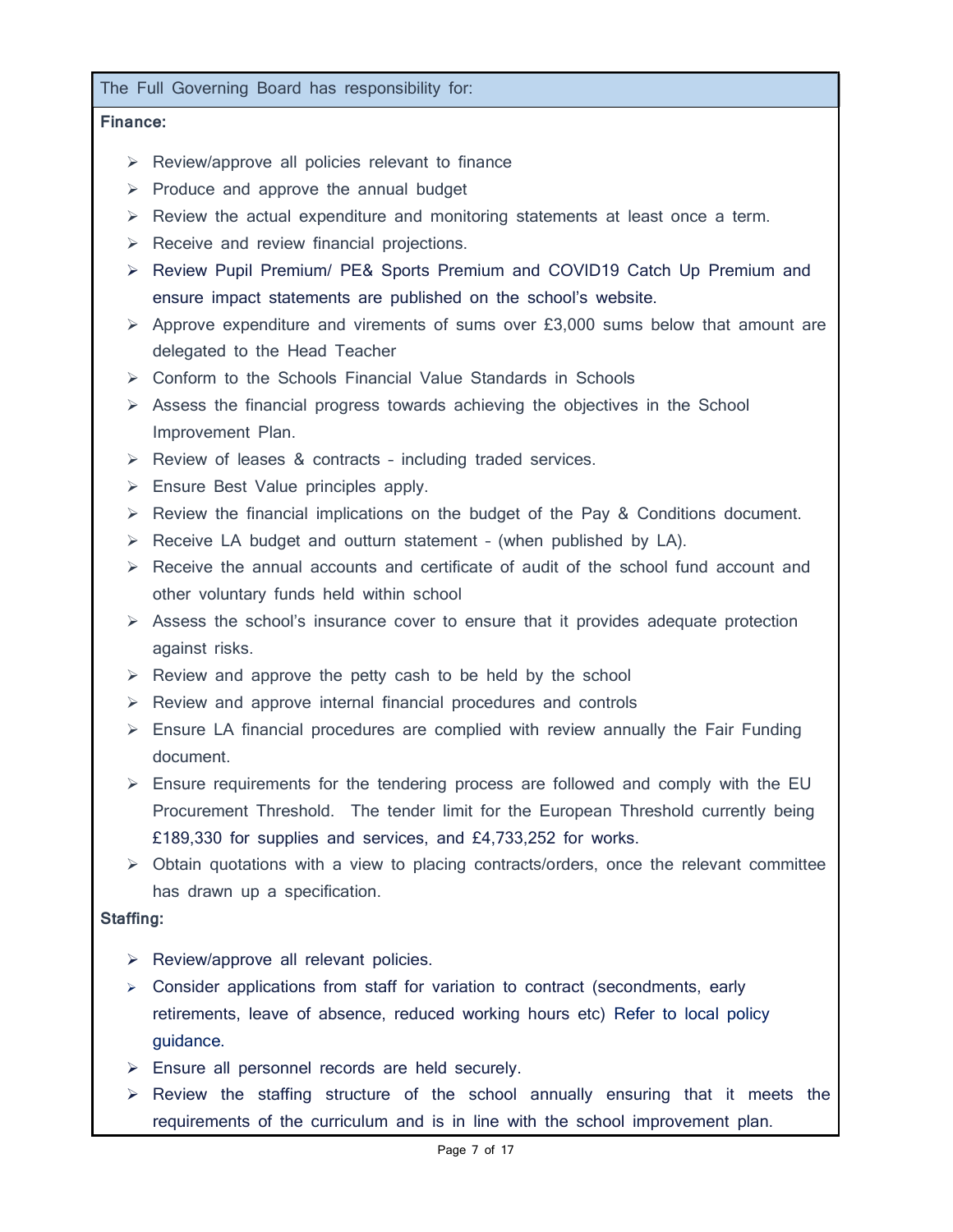- $\triangleright$  Review staff work/life balance, working conditions and well-being, including the monitoring of absence.
- $\triangleright$  Implement the appraisal policy and monitor teacher appraisal process.
- Equal Opportunities.
- Establish and maintain rolling programme for Disclosure & Barring Service (DBS) Checks.
- $\triangleright$  Staff training and CPD.
- $\triangleright$  Review staff pay progression in accordance with the pay policy and annual appraisal cycle

### Pupils, Curriculum and Outcomes

- $\triangleright$  Review/approve all relevant policies.
- $\triangleright$  Review published information and data against school targets and national standards.
- $\triangleright$  Monitor and review school targets and in-year progress for all groups of pupils.
- $\triangleright$  Reporting to parents according to statutory requirements.
- $\triangleright$  Monitor achievement for all groups of pupils (inc. pupil premium/COVID19 catch up).
- $\triangleright$  Monitor pupils work and carry out pupil conversations.
- $\triangleright$  Monitor school target setting systems and how this is reported to parents.
- $\triangleright$  Monitor and review quality of teaching across the school.
- $\triangleright$  Monitor teaching for groups of pupils (inc. pupil premium /COVID19 catch up).
- $\triangleright$  Monitor intervention groups for all groups of pupils.
- $\triangleright$  Monitor homework arrangements.
- $\triangleright$  Ensure the school is meeting national curriculum requirements and review the curriculum policy statement ensuring it meets pupils' needs.
- $\triangleright$  Monitor and review the curriculum with a focus on basic skills.
- $\triangleright$  Monitor skills coverage of curriculum in all subjects.
- $\triangleright$  Parental engagement.
- $\triangleright$  Review and update SEF (self-evaluation form).
- $\triangleright$  Monitor and review school improvement plan.
- $\triangleright$  Ensure school promotes the cultural development of pupils through spiritual, moral, cultural, mental and physical development.
- $\triangleright$  Review and approve the arrangements and policy for supporting pupils at school with medical conditions and ensure that statutory guidance is followed.
- $\triangleright$  Review behaviour and attendance polices.
- $\triangleright$  Monitor school behaviour
- $\triangleright$  Review and monitor attendance data against school and national targets
- $\triangleright$  Ensure statutory guidance is followed and review and approve the RSHE policy.
- $\triangleright$  Ensure the school meets its statutory obligations in respect of Equality, including the approval of an accessibility plan.
- $\triangleright$  Publish equality objectives every four years and annually publish information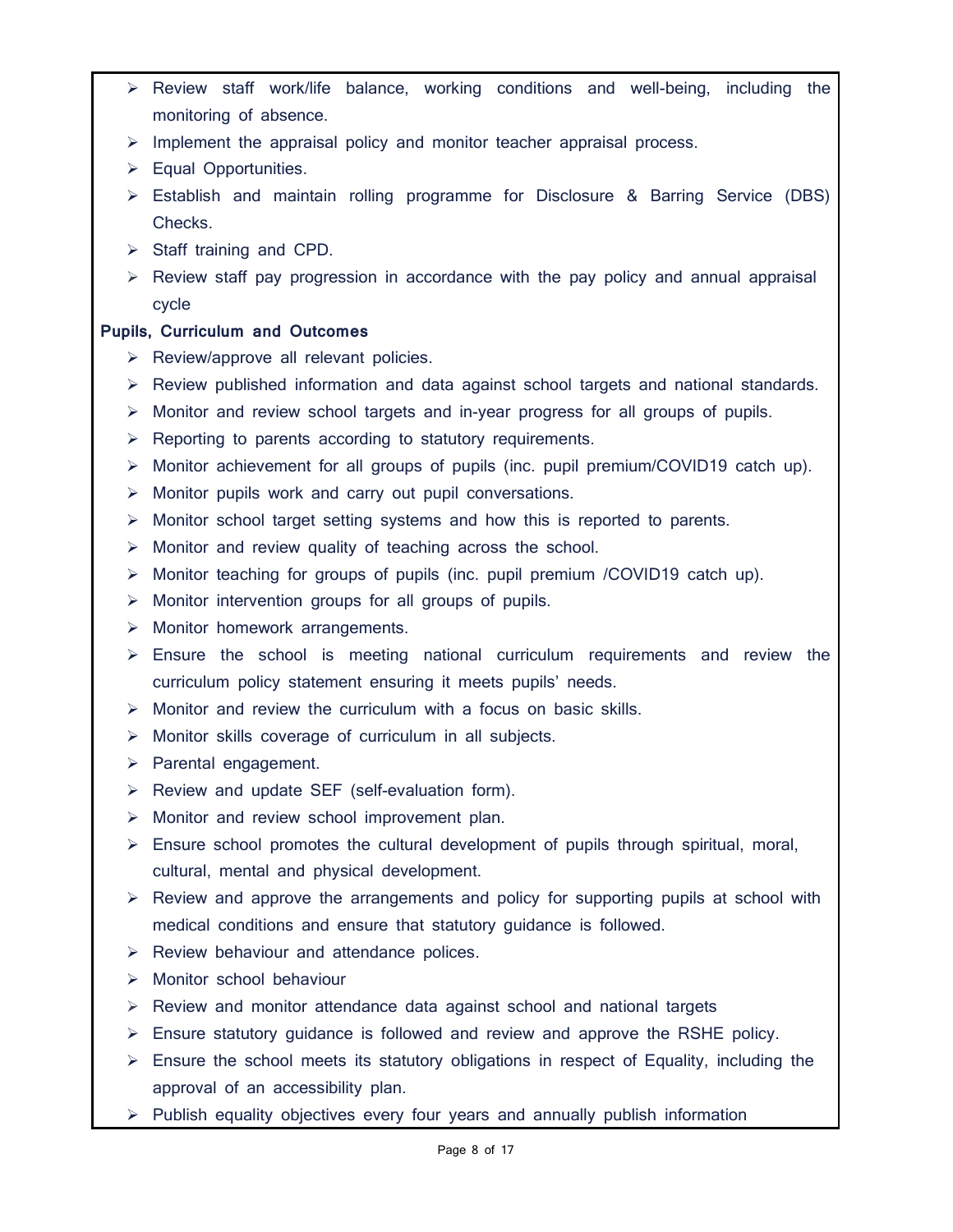| demonstrating the aims of the Equality Duty.                                            |               |
|-----------------------------------------------------------------------------------------|---------------|
|                                                                                         |               |
|                                                                                         |               |
|                                                                                         |               |
|                                                                                         |               |
|                                                                                         |               |
|                                                                                         |               |
|                                                                                         |               |
|                                                                                         |               |
|                                                                                         |               |
|                                                                                         |               |
|                                                                                         |               |
|                                                                                         |               |
|                                                                                         |               |
|                                                                                         |               |
|                                                                                         |               |
|                                                                                         |               |
|                                                                                         |               |
|                                                                                         |               |
|                                                                                         |               |
|                                                                                         |               |
|                                                                                         |               |
|                                                                                         |               |
|                                                                                         |               |
|                                                                                         |               |
| <b>Membership</b>                                                                       |               |
| <b>All Governors</b>                                                                    |               |
| 50% of governing body to be present at the time of the meeting not including any vacant |               |
| positions in order to be quorate.                                                       |               |
| <b>Chair of Committee</b>                                                               | Hannah Massey |
| <b>Clerk</b>                                                                            | Sheila Patel  |

# Health & Safety Committee

| The committee has responsibility delegated by the governing board to:                           |  |  |
|-------------------------------------------------------------------------------------------------|--|--|
| $\triangleright$ Review the schools Health and Safety Policy on an annual basis, amend, develop |  |  |
| and review any other health and safety related policies or procedures                           |  |  |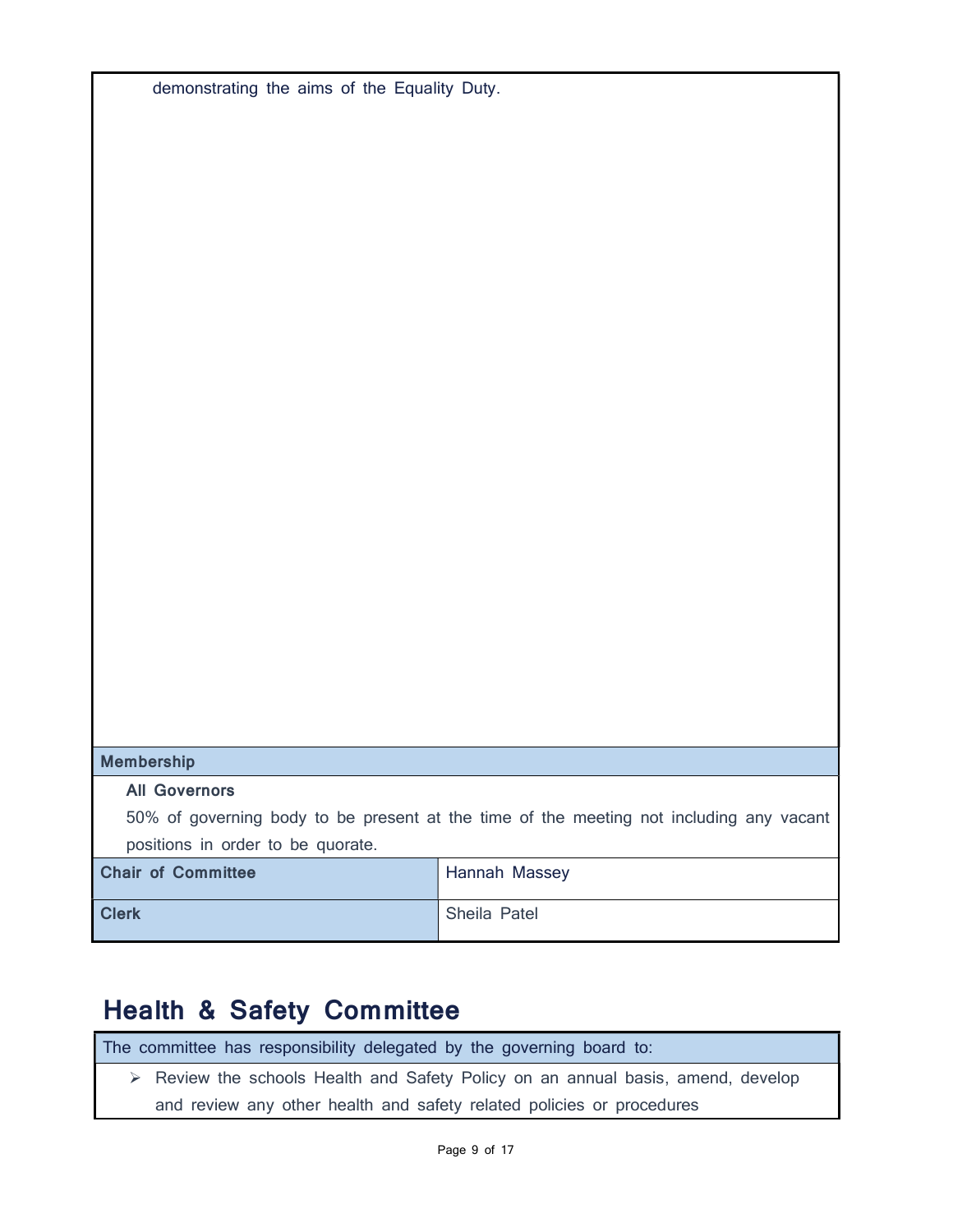- $\triangleright$  Establish and review an accessibility plan
- $\triangleright$  Review e-safety policy and procedures
- $\triangleright$  Receive Health and Safety audit and monitor any action plans that come out of the audit
- $\triangleright$  Receive a regular report on accident statistics, near misses and incidents of violence or aggression and any RIDDAR incidents.
- $\triangleright$  Consider any reports provided by inspectors of the enforcing authority under Health and Safety at work Act or any other relevant enforcement authority.
- $\triangleright$  Comply with current fire safety legislation and regulations: 'level one' fire risk assessment should be carried out by the school on an annual basis; 'level 2' or technical fire risk assessment is reviewed bi-annually.
- $\triangleright$  Ensure risk assessments are carried out and reviewed on a regular basis.
- $\triangleright$  Inspect the school site and buildings to enable maintenance and improvement, including security. (Site visit). The inspection to be documented and any actions monitored.
- $\triangleright$  Review and approve upcoming offsite activities, ensuring that health and safety planning and risk assessments have been undertaken for them.
- $\triangleright$  Receive reports and audits from Health & Safety representatives (to include Caretaking & Cleaning)
- $\triangleright$  Health and Safety self-monitoring return
- $\triangleright$  Ensure staff and governors undertake appropriate health & safety Training.
- $\triangleright$  Monitor all safeguarding procedures.
- $\triangleright$  Ensure that health and safety documents and records are up to date:
- $\triangleright$  Ensure fire log book is maintained and updated
- $\triangleright$  Ensure building related maintenance checks have been carried out at appropriate intervals and actions are monitored until completion. This will include but not limited to:
	- $\triangleright$  Electronic testing PAT testing
	- $\triangleright$  Asbestos (where applicable)
	- $\triangleright$  Annual gas service
	- $\triangleright$  Glassing risk assessment
	- Ladder log
	- $\triangleright$  Playground equipment and gym inspection
	- $\triangleright$  Lifting equipment
	- $\triangleright$  Local exhaust ventilation (where applicable)
	- $\triangleright$  Legionella risk assessment and relevant checks
- $\triangleright$  Ensure premise log book is being maintained and the premise manager and deputy have attended relevant health and safety training.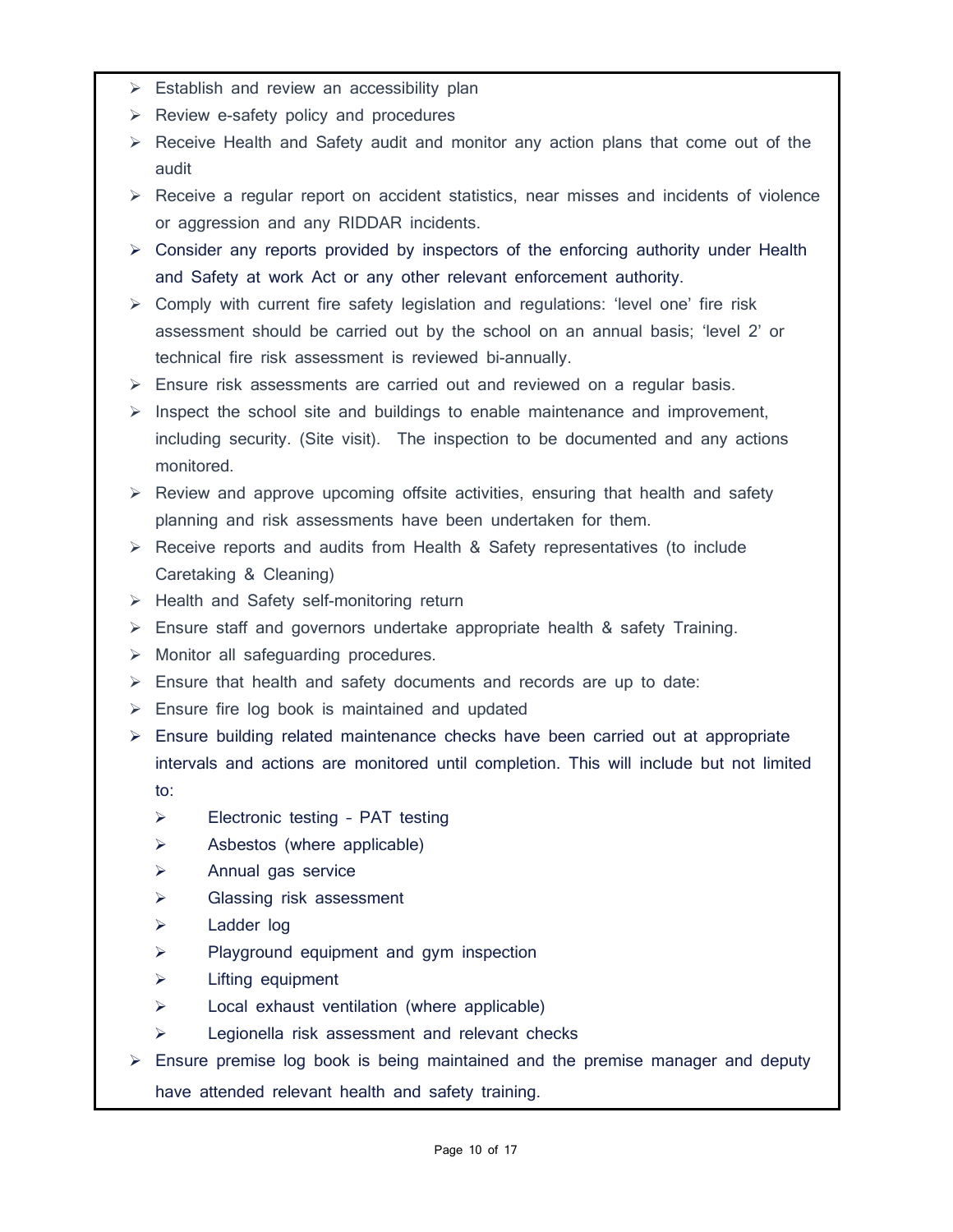- $\triangleright$  Governors need to be satisfied that contractors do not pose a health and safety risk whilst on the school premise and should therefore have a system in place to ensure contractors are managed whilst carrying out work on the school premise. The system should identify relevant health and safety information required prior to a contractor coming on site and the process to be followed whilst on site. There should be a procedure for commissioning contractors.
- $\triangleright$  Consideration should be given to any health, safety and welfare implications posed by new equipment or circumstances.
- $\triangleright$  Receive reports and audits from health and safety representatives (to include caretaking and cleaning), actions identified should be monitored to completion.
- $\triangleright$  Health and safety self-monitoring return.
- $\triangleright$  Monitor the health and safety training that staff and governors have undertaken and plan any future training required.
- $\triangleright$  Monitor all safeguarding procedures.
- $\triangleright$  Keep up to date on any changes in health and safety legislation that may have an impact for the school.
- $\triangleright$  Review communications and publicity relating to health and safety in the school and where necessary recommend any improvements or changes, how information is communicated and made available within the school.
- $\triangleright$  Ensure where the school provides school lunches and/or other school food and milk, this meets DfE standards
- $\triangleright$  Receive minutes of school central safety committee

### Any item referred by the full governing board

| <b>Membership</b>         |                                      |
|---------------------------|--------------------------------------|
| 1. Hannah Massey          |                                      |
| 2. Sim Shardra            |                                      |
| 3. Deb Walker             |                                      |
| 4. Helen Denton           |                                      |
| <b>Chair of Committee</b> | To be appointed at the first meeting |
| <b>Clerk</b>              | Sheila Patel                         |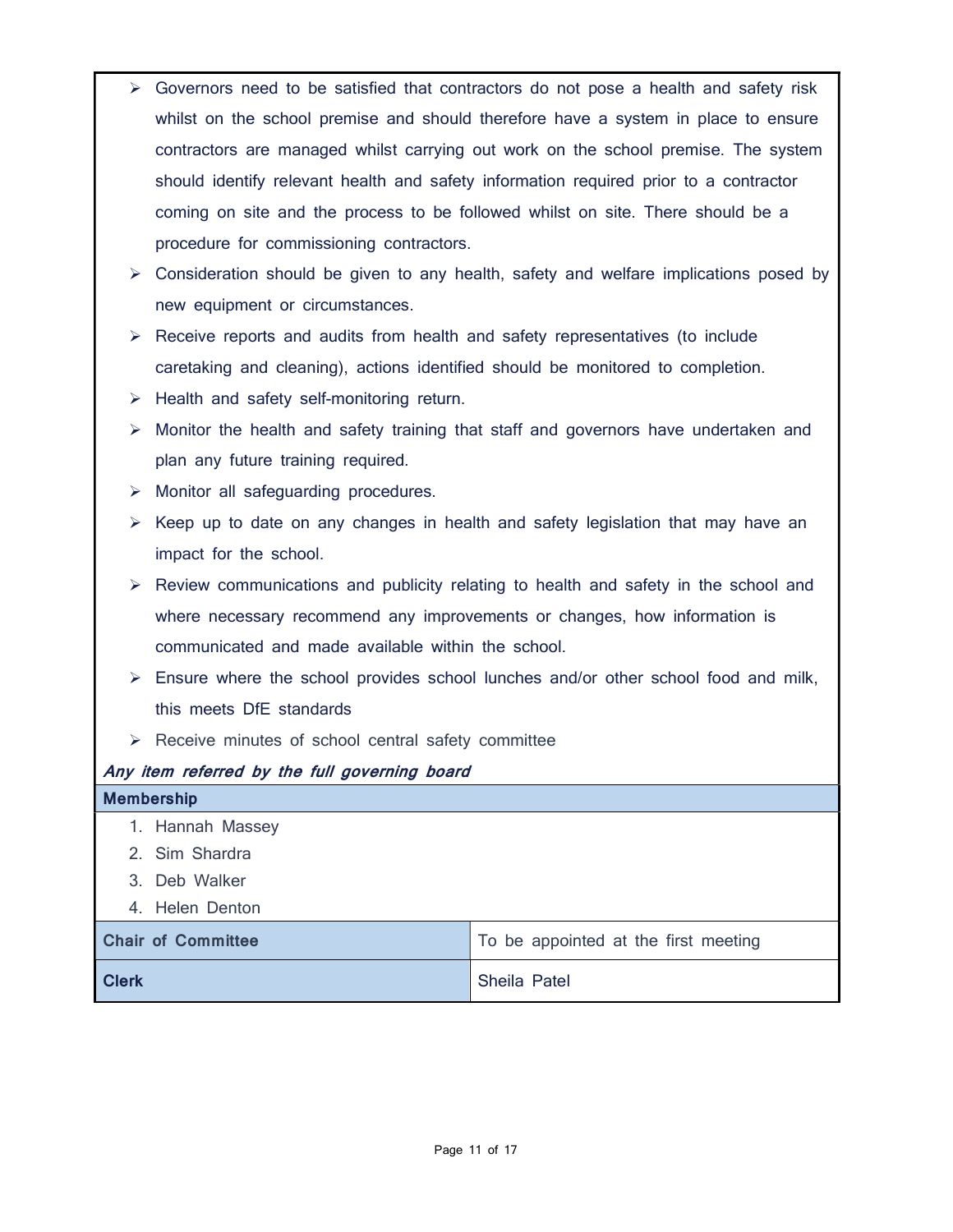### Staffing Committee: Grievance/Disciplinary/Dismissal/Redundancy

### and Redeployment /Capability/Management of Absence/Dignity at Work

| The committee has responsibility delegated by the governing board for hearing:               |                               |  |  |
|----------------------------------------------------------------------------------------------|-------------------------------|--|--|
| The committee will consider any issues pertaining to staffing and personnel, in line with HR |                               |  |  |
| policies and procedures. This includes but is not limited to;                                |                               |  |  |
| Staff grievance and discipline (in line with school policies)<br>➤                           |                               |  |  |
| ➤<br>Staff dismissal, redundancy and redeployment                                            |                               |  |  |
| Staff capability<br>➤                                                                        |                               |  |  |
| Management of absence<br>➤                                                                   |                               |  |  |
| Dignity at work<br>➤                                                                         |                               |  |  |
| <b>Membership</b>                                                                            |                               |  |  |
| To be made up of members who have no awareness of the original incident and are<br>$\bullet$ |                               |  |  |
| not known personally to the member of staff                                                  |                               |  |  |
| Minimum of three members required                                                            |                               |  |  |
| <b>Chair of Committee</b>                                                                    | To be elected at each meeting |  |  |
| <b>Clerk</b><br>Sheila Patel                                                                 |                               |  |  |

## Pupil Discipline Committee

| The committee has responsibility delegated by the governing board to:                               |  |  |
|-----------------------------------------------------------------------------------------------------|--|--|
| $\triangleright$ Review the use of exclusions within school, including exclusions of more than 15   |  |  |
| school days and exclusions which would result in a pupil missing the opportunity to                 |  |  |
| take a public exam                                                                                  |  |  |
| $\triangleright$ Receive and consider any representations lodged by parents of pupils who have been |  |  |
| excluded for a fixed term or permanently                                                            |  |  |
| $\triangleright$ Comply with exclusion procedures in accordance with the LA & DfE guidance          |  |  |
| Any item referred by the full governing board                                                       |  |  |
| <b>Membership</b>                                                                                   |  |  |
| To be made up of members who have no awareness of the original incident and are<br>$\bullet$        |  |  |
| not known personally to the appellant parents or pupils                                             |  |  |
| Minimum of three members required                                                                   |  |  |
| <b>Chair of Committee</b><br>To be elected at each meeting                                          |  |  |
| <b>Clerk</b><br>Sheila Patel                                                                        |  |  |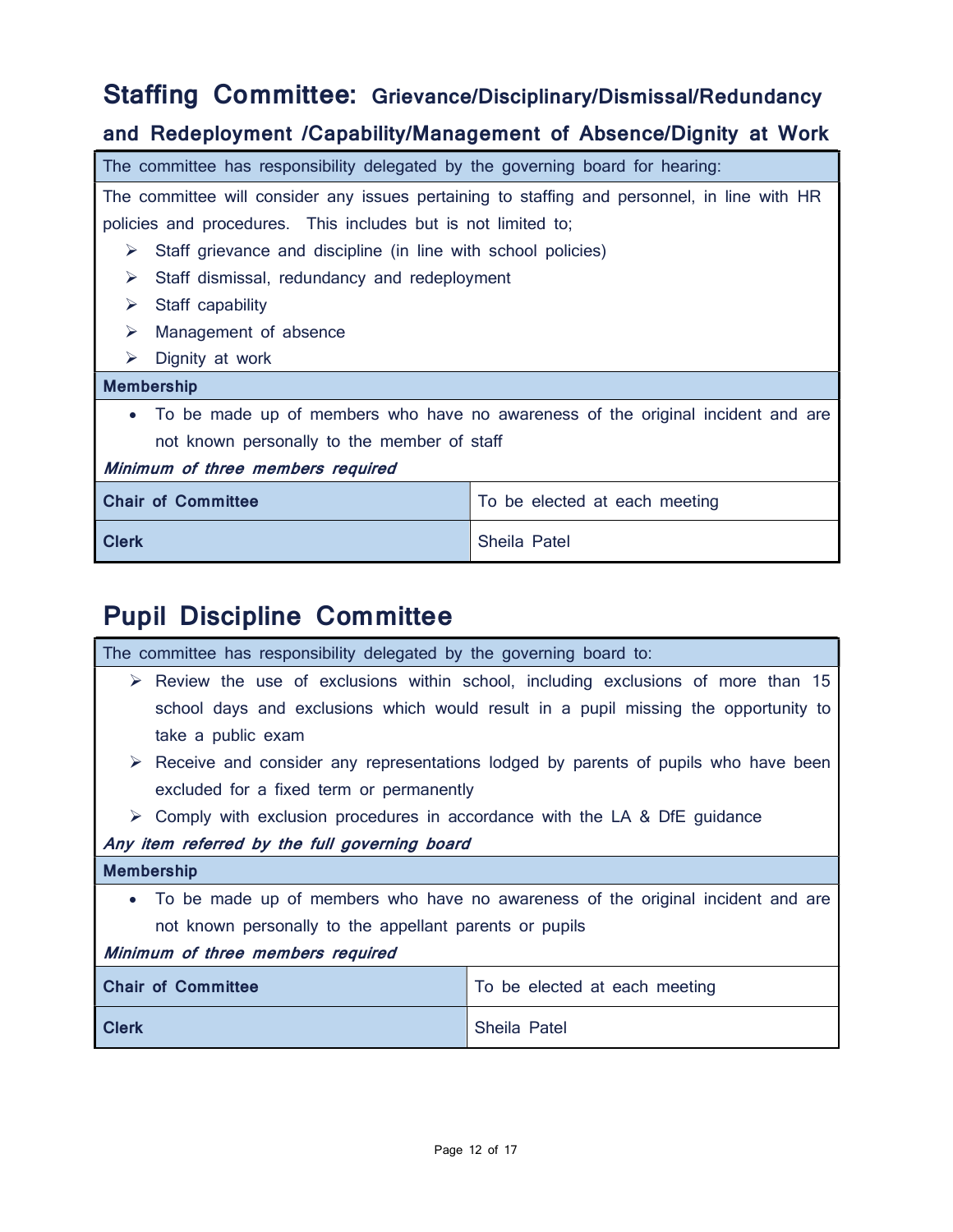# Complaints Committee

| The committee has responsibility delegated by the governing board to:             |                                                                                            |  |
|-----------------------------------------------------------------------------------|--------------------------------------------------------------------------------------------|--|
|                                                                                   | $\triangleright$ At the relevant stage hear any complaint made under the school complaints |  |
| procedures                                                                        |                                                                                            |  |
| Any item referred by the full governing board                                     |                                                                                            |  |
| <b>Membership</b>                                                                 |                                                                                            |  |
| • To be made up of members who have no awareness of the original incident and are |                                                                                            |  |
| not known personally to the complainant                                           |                                                                                            |  |
| Minimum of three members required                                                 |                                                                                            |  |
| <b>Chair of Committee</b><br>To be elected at each meeting                        |                                                                                            |  |
| <b>Clerk</b><br>Sheila Patel                                                      |                                                                                            |  |

# Appeals Committee

| The committee has responsibility delegated by the governing board for hearing appeals with |                                                                                  |  |
|--------------------------------------------------------------------------------------------|----------------------------------------------------------------------------------|--|
| regard to:                                                                                 |                                                                                  |  |
| $\triangleright$ Pay                                                                       |                                                                                  |  |
| Redundancy<br>➤                                                                            |                                                                                  |  |
| Staff grievance<br>➤                                                                       |                                                                                  |  |
| Leave of absence - if appropriate<br>➤                                                     |                                                                                  |  |
| Staff dismissal<br>➤                                                                       |                                                                                  |  |
| Dignity at Work<br>➤                                                                       |                                                                                  |  |
| Any Item referred by the full governing board<br>➤                                         |                                                                                  |  |
|                                                                                            | When dealing with an appeal the committee should be equal to or greater than the |  |
| original committee that made the decision                                                  |                                                                                  |  |
| <b>Membership</b>                                                                          |                                                                                  |  |
|                                                                                            | • To be made up of members who have no awareness of the original hearing and are |  |
| not known personally to the appellant                                                      |                                                                                  |  |
| Minimum of three members required                                                          |                                                                                  |  |
| <b>Chair of Committee</b>                                                                  | To be elected at each meeting                                                    |  |
| <b>Clerk</b>                                                                               | Sheila Patel                                                                     |  |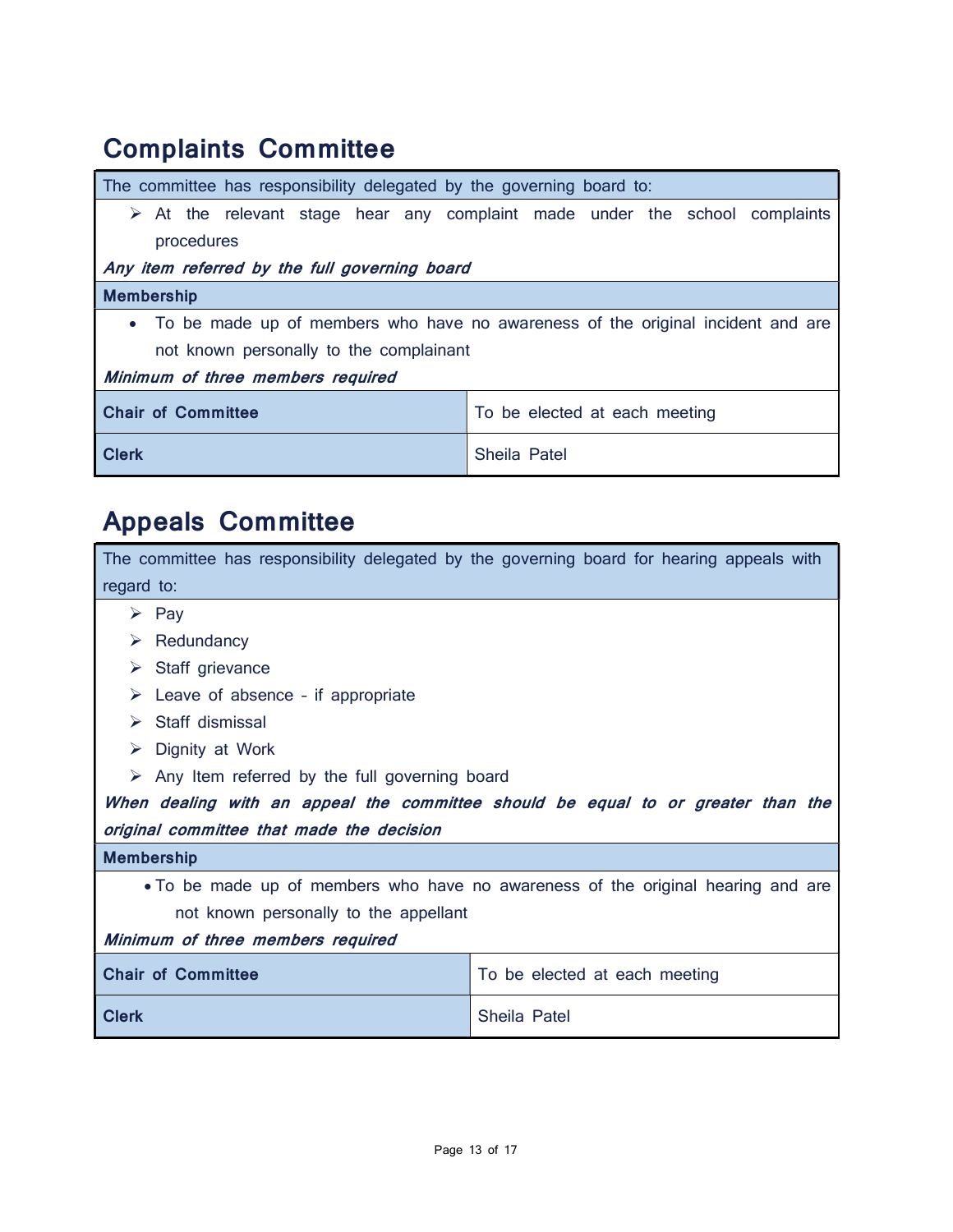### Pay Committee

| The committee has responsibility delegated by the governing board to:                                  |                                                                             |  |  |
|--------------------------------------------------------------------------------------------------------|-----------------------------------------------------------------------------|--|--|
| $\triangleright$ Undertake functions in relation to appraisal and pay progression as determined in the |                                                                             |  |  |
| pay policy.                                                                                            |                                                                             |  |  |
| Committee to meet once per year in the autumn term                                                     |                                                                             |  |  |
| <b>Membership</b>                                                                                      |                                                                             |  |  |
| $\bullet$                                                                                              | Minimum of three members required. Cannot be HT or governor employed by the |  |  |
| school                                                                                                 |                                                                             |  |  |
| Any representations made by staff following the initial decision of the Pay Committee                  |                                                                             |  |  |
| must be heard in the first instance by the same members of the committee.                              |                                                                             |  |  |
|                                                                                                        |                                                                             |  |  |
| 1. Hannah Massey                                                                                       |                                                                             |  |  |
| 2. Sim Shardra                                                                                         |                                                                             |  |  |
| 3. Jackie L'Herroux                                                                                    |                                                                             |  |  |
| <b>Chair of Committee</b>                                                                              | To be appointed at the first meeting                                        |  |  |
| <b>Clerk</b><br>Sheila Patel                                                                           |                                                                             |  |  |
|                                                                                                        |                                                                             |  |  |

### Head Teacher Appraisal

The committee has responsibility delegated by the governing board to:

- $\triangleright$  Meet the external advisor to discuss the Head Teacher's performance targets
- $\triangleright$  Decide whether targets have been met and set new targets annually
- $\triangleright$  Recommend pay progression to the relevant committee and in accordance with the pay policy
- Undertake mid-year monitoring of the Head Teacher's performance against targets

### Membership

- 1. Hannah Massey
- 2. Sim Shardra
- 3. Lara Stone

### Minimum of two members required

Chair of Committee To be elected at the meeting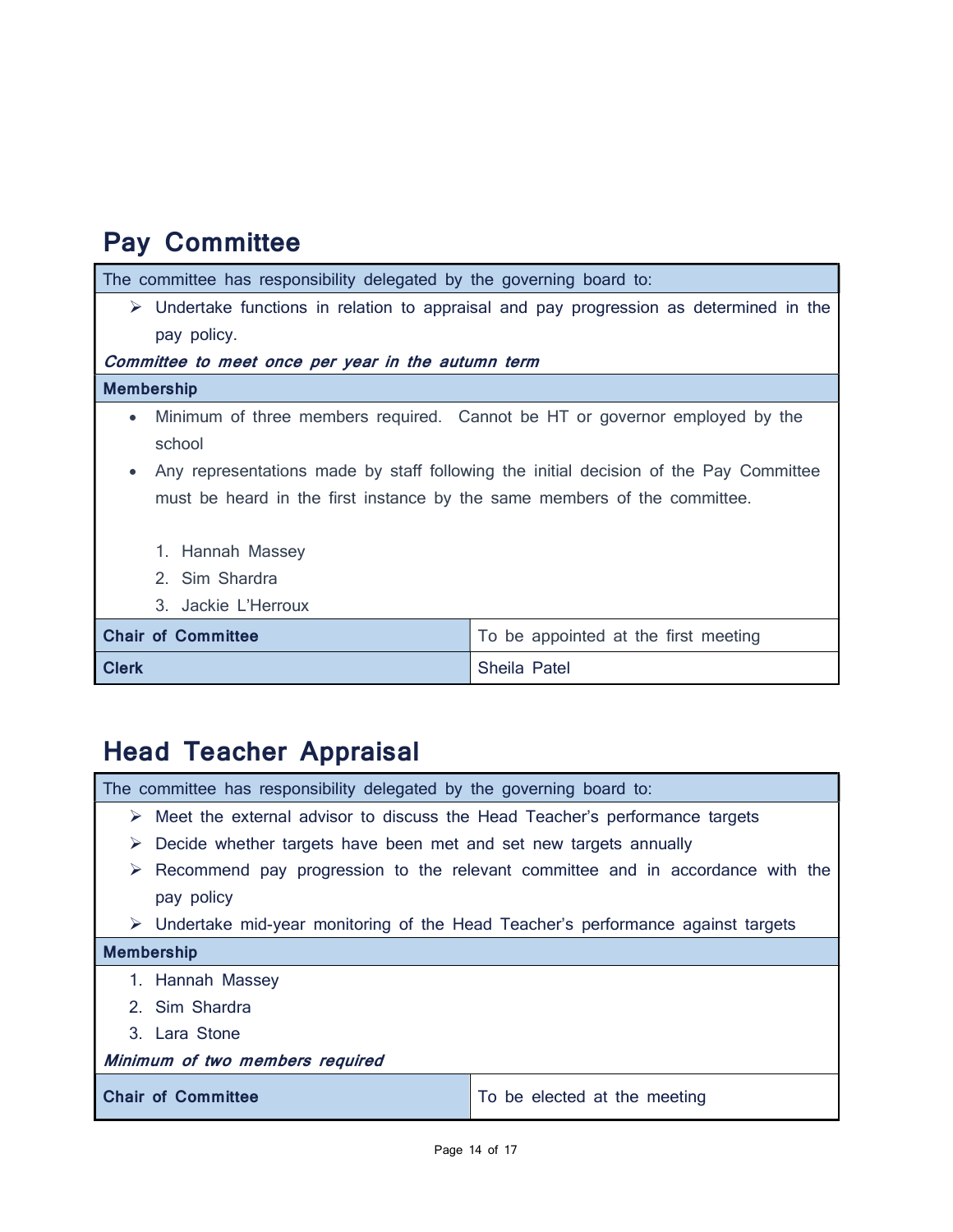### Selection Panel

The panel has responsibility delegated by the governing board for the:

 $\triangleright$  Selection of the head teacher and deputy head teacher (Guidance on this process will be provided by your school improvement partner)

The appointment must always be ratified by the full governing board

#### Membership

- 1. At least 4 governors
- 2. Deb Walker for Deputy Head Teacher

Minimum number of members as per appointment of staff delegations. All members must be available at all stages of the process

### Governor nominated areas of responsibility

| Area                                     | <b>Governor</b>      | <b>Staff Contact</b> |
|------------------------------------------|----------------------|----------------------|
| Safeguarding/Child Protection Governor * | Hannah Massey        |                      |
| <b>SEND Governor</b>                     | Lara Stone           | Natalie Skidmore     |
| Health & Safety Governor                 | Hannah Massey        | Oxana Morgan         |
| Safer Recruitment Governor               | Sian Stevens         |                      |
| Literacy                                 | Chelsea Dutton-Small | Karen Spencer        |
| Numeracy                                 | Helen Denton         | Nisha Mulkit         |
| Science/SMSC/British Values              | Hannah Massey        | Manjit Bhandal       |
| <b>Target Setting Governor</b>           | Hannah Massey        | Deb Walker           |
| Pupil Premium Governor                   | Jackie L'Herroux     |                      |
| Early Career Teacher (NQT)               | Sian Stevens         |                      |
| Art & D.T.                               | Jackie L'Herroux     | Jasmin Nagra         |
| Computing                                | Sim Shardra          | Beth Macdonald       |
| P.E.                                     | Hannah Massey        | Alice Gregory        |
| <b>PSED/PSHE</b>                         | Chelsea Dutton-Small | Caroline Cadman      |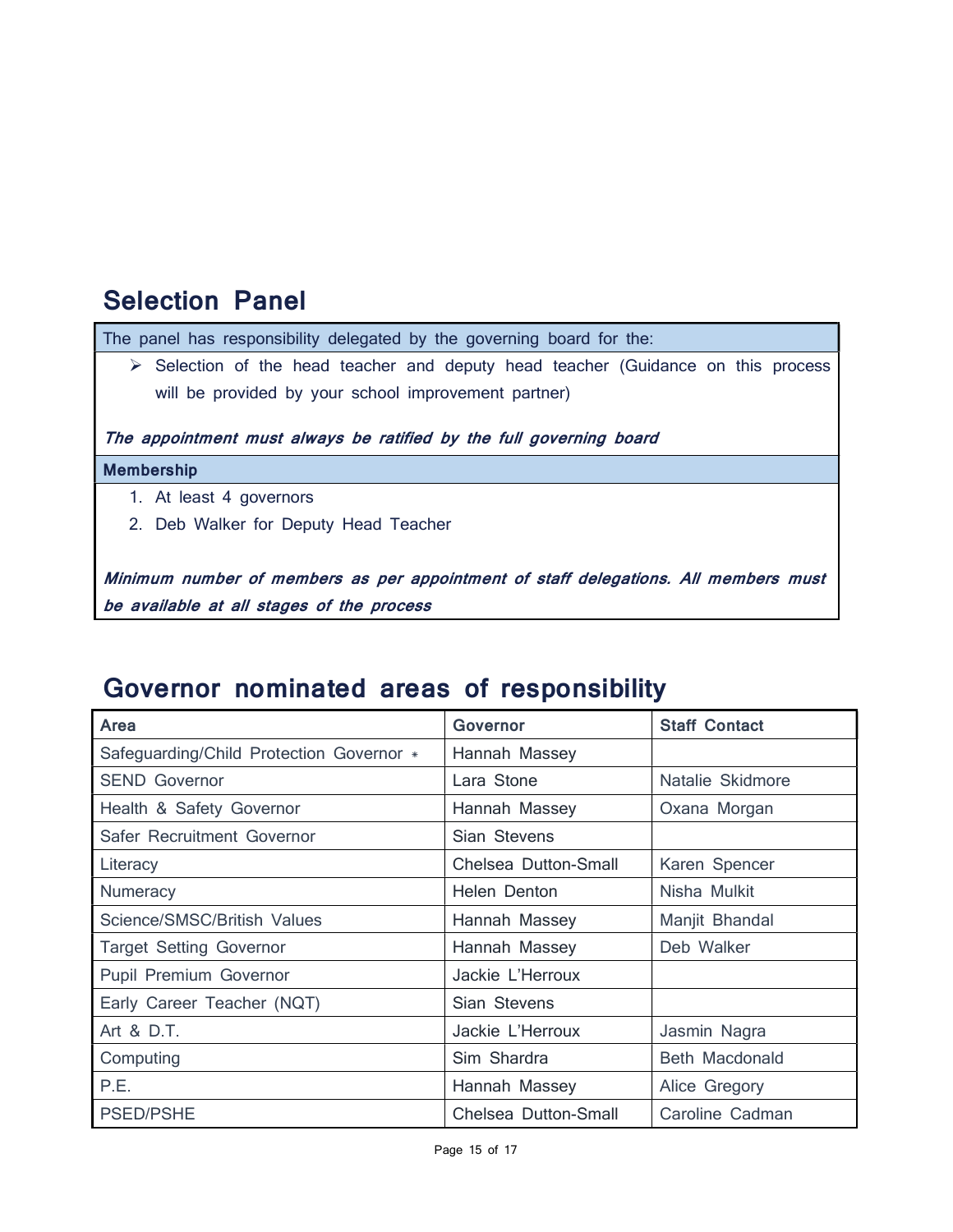| Geography/History/EVC leader            | Helen Denton         | Lucy Taylor           |
|-----------------------------------------|----------------------|-----------------------|
| <b>Music</b>                            | Sim Shardra          | <b>Beth Macdonald</b> |
| R.E.                                    | Sim Shardra          | Jessica O'Gara        |
| Attendance                              | Lara Stone           |                       |
| Governor Sandwell (ASGB) Representative | minutes from meeting |                       |
|                                         | are circulated to    |                       |
|                                         | governors            |                       |

\*In accordance with Keeping Children Safe in Education 2021 'Governing bodies and proprietors should have a senior board level (or equivalent) lead to take leadership responsibility for their schools or college's safeguarding arrangements.' The DfE have confirmed that this can be a member of staff, but that person must be a member of the board as well (for example, the headteacher or a staff governor) and that this must be a separate person from the DSL, in order to ensure there is sufficient challenge to the organisation's safeguarding arrangements and performance.

### Items Delegated to an Individual(s)

#### Delegation of expenditure and virements

That sums below £3,000 be delegated to the Head Teacher.

#### Disposal of surplus stock

Delegated to Head Teacher with the approval of the chair of the governing board.

#### Delegation of Suspension

That suspension be delegated to the chair in instances where the Head Teacher is the person in question or involved in the case. That the chair be given delegated powers to lift the suspension after taking advice from LA Human Resources or any other organisation providing the service to the school.

#### Approval for Expenditure

The chair of governors be given approval for expenditure above the set limit prior to the next governing board meeting – only in cases of emergency

Appointment of Staff (ensure no appointment is carried out by one person alone)

| Lunchtime/Cleaning/Administration Support Staff | • Head Teacher or Deputy Head |
|-------------------------------------------------|-------------------------------|
|                                                 | Teacher                       |
|                                                 | • Post Line Manager           |
| <b>Educational Support Staff</b>                | • Head Teacher                |